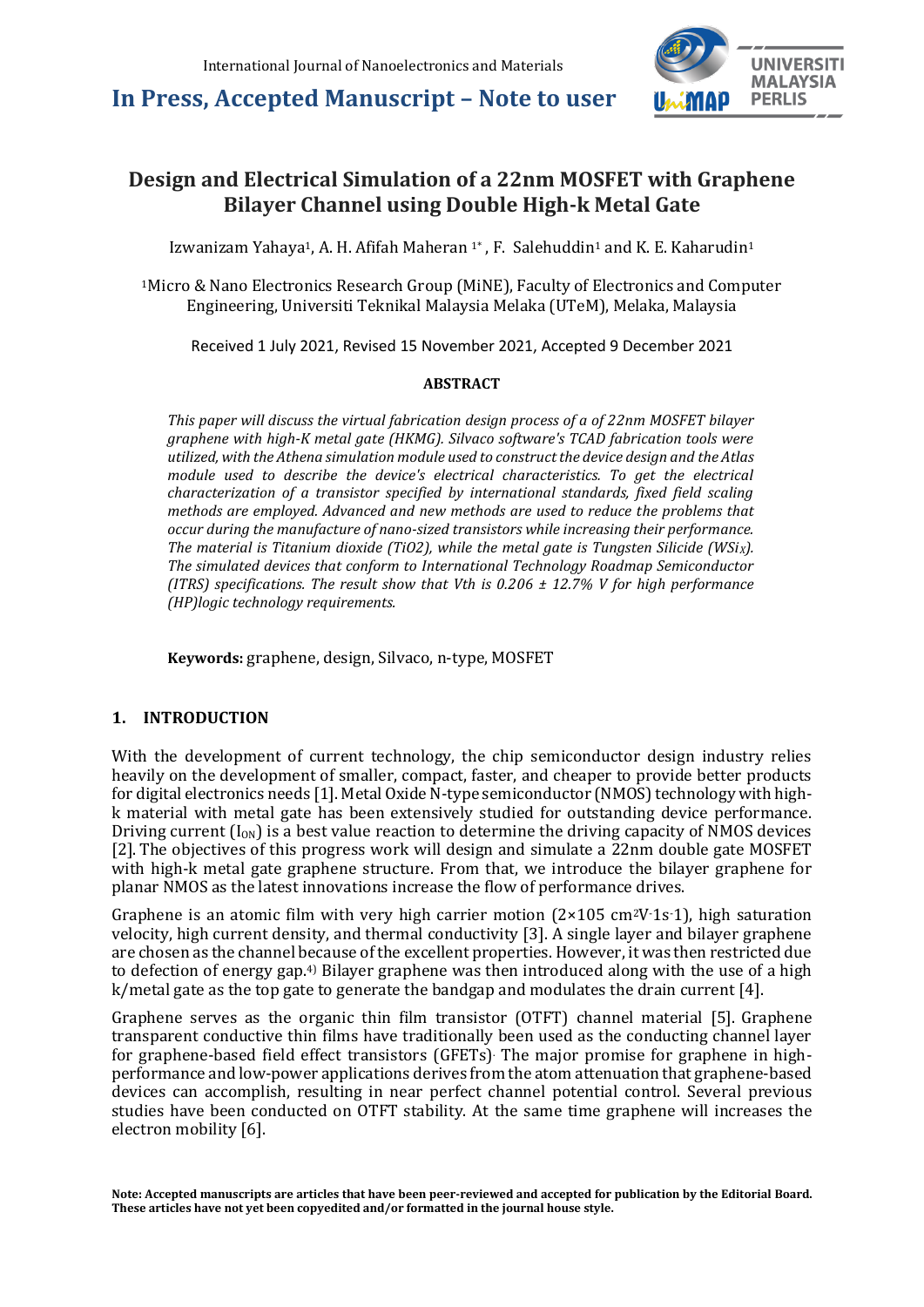

Besides that, the use of a double gate in this device will increase the amount of current delivered by the device while maintaining the same channel length, as well as offer better electrostatic

*\*C*orresponding author: afifah@utem.edu.my

\_\_\_\_\_\_\_\_\_\_\_\_\_\_\_\_\_\_\_\_\_\_\_\_\_\_\_\_\_\_\_\_\_\_\_\_\_\_\_\_\_\_\_\_\_\_\_\_\_\_\_\_\_\_\_\_\_\_

control of the silicon layer, resulting in a decrease of short-channel effects (SCE). Because of its outstanding optical and electrical characteristics, titanium dioxide (TiO2) has been widely investigated in this respect.

In investigations on TiO2 thin films, dielectric constants ranging from 40 to 86 have been found. TiO2 dielectric has the highest dielectric permittivity when compared to  $SiO_2$ ,  $Al_2O_3$ , HfO<sub>2</sub>, and ZrO2. Several articles on the effects of TiO2 have been published by Afifah Maheran et al.

The compatibility of a single WSix gate with the TiO2 dielectric has been successfully reported, resulting in a nominal  $V_{TH}$  value of 0.306V and a low leakage current of 0.258 nA/um, which meets the ITRS requirements for a bulk single-gate device [7, 8]. As a result of Hong et al metal's gate work function engineering, WSix is used as a metal gate.

#### **1.1 High Performance**

Table 1 shows the high performance for logic technology requirement issued by ITRS made by SIA (Semiconductor Industry Association) with Japan, Europe, Korea, and Taiwan.

| No. | <b>Characteristics</b>                                    | <b>Value</b> |
|-----|-----------------------------------------------------------|--------------|
| 1   | Physical length (Lg)                                      | 22nm         |
| 2   | Equivalent Oxide Thickness (EOT)                          | 0.92nm       |
| 3   | Saturation Threshold Voltage $(V_{th})$                   | 0.206V       |
| 4   | NMOS Drive current $(I_d, sat)$ $I_{ONN}$                 | 1469uA/um    |
| 5   | Leakage current, (I <sub>sd, leak)</sub> I <sub>OFF</sub> | 100nA/um     |

**Table 1** High performance ITRS 2012 requirement.

These requirements must be followed to comply with the design issued by the ITRS roadmap prediction for 22nm multigate design. One of the most dominant factors in determining the performance and application of nano scaled device is the threshold voltage [9]. For this study, the requirement ITRS is 0.206V.

A critical parameter is the device threshold voltage that determines the performance of the device. The value of the source to source  $(V_{DS})$  voltage in which the number of mobile electrons accumulates sufficiently in the channel area until a conduit is formed is called the threshold voltage. During the device off state, leakage current (I<sub>OFF</sub>) is monitored. It is the value of the drainage current  $(I_D)$  when no gate voltage  $(V_G)$  is employed. The process of scaling the device causes the drain area to be closer to the source thus introducing the effect of short channels as a result of this the leakage current increases [10]. The characteristics of the transistor decrease, significantly when the substrate temperature is raised 80°and above during the deposition process. Key device performance parameters, such as field effect mobility, on/off ratio, threshold voltage and current are removed from standard procedures [11].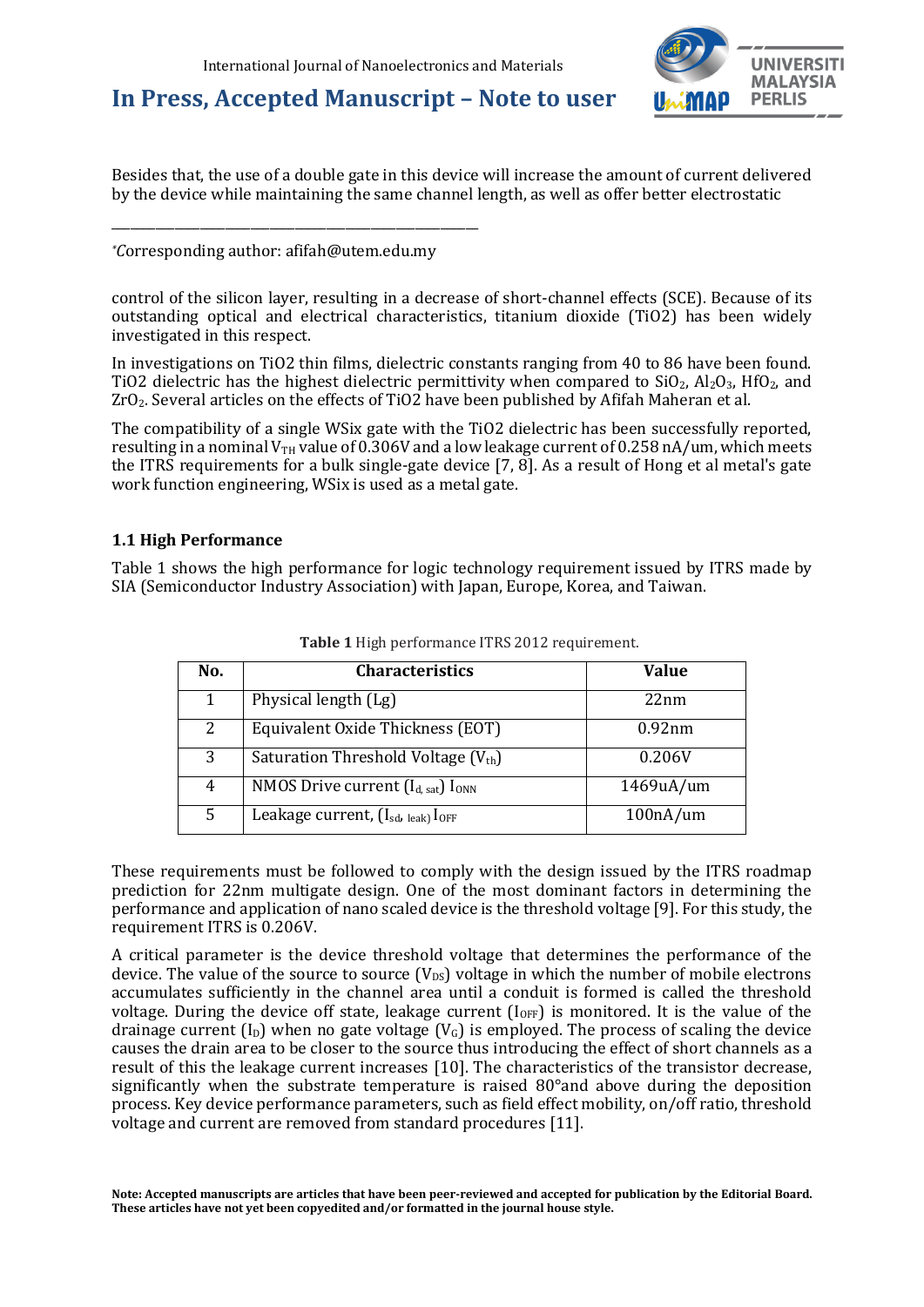

#### **2. MATERIAL AND METHODS**

#### **2.1 Device structure and simulation**

The Silvaco TCAD software is used to design the NMOS structure and perform related simulations using ATHENA and ALTAS. Table 2 shows the dosage parameters of n-type fabrication procedures. Ion implantation is a process where dopant is introduced to the silicon substrate using chemical materials such as boron, arsenic, indium etc [12]. These materials are ionized and accelerated to a large amount of energy to form a perfect silicon surface.

| <b>Process Step NMOS parameters</b> |                                              |  |
|-------------------------------------|----------------------------------------------|--|
| Substrate                           | Silicon <100> orientation                    |  |
| Threshold voltages adjust           | $1.01 \times 10^{13}$ cm <sup>-3</sup> Boron |  |
| Graphene layer                      | 1nm Bilayer Graphene                         |  |
| High-K dielectric                   | 3nm high-K Titanium dioxide $(TiO2)$         |  |
| Metal gate                          | 22 nm Tungsten Silicide (WSi <sub>x</sub> )  |  |
| S/D implantation                    | $1.1\times10^{19}$ cm <sup>-3</sup> Arsenic  |  |
| Metal                               | 1nm Aluminum                                 |  |

**Table 2** Fabrication procedure.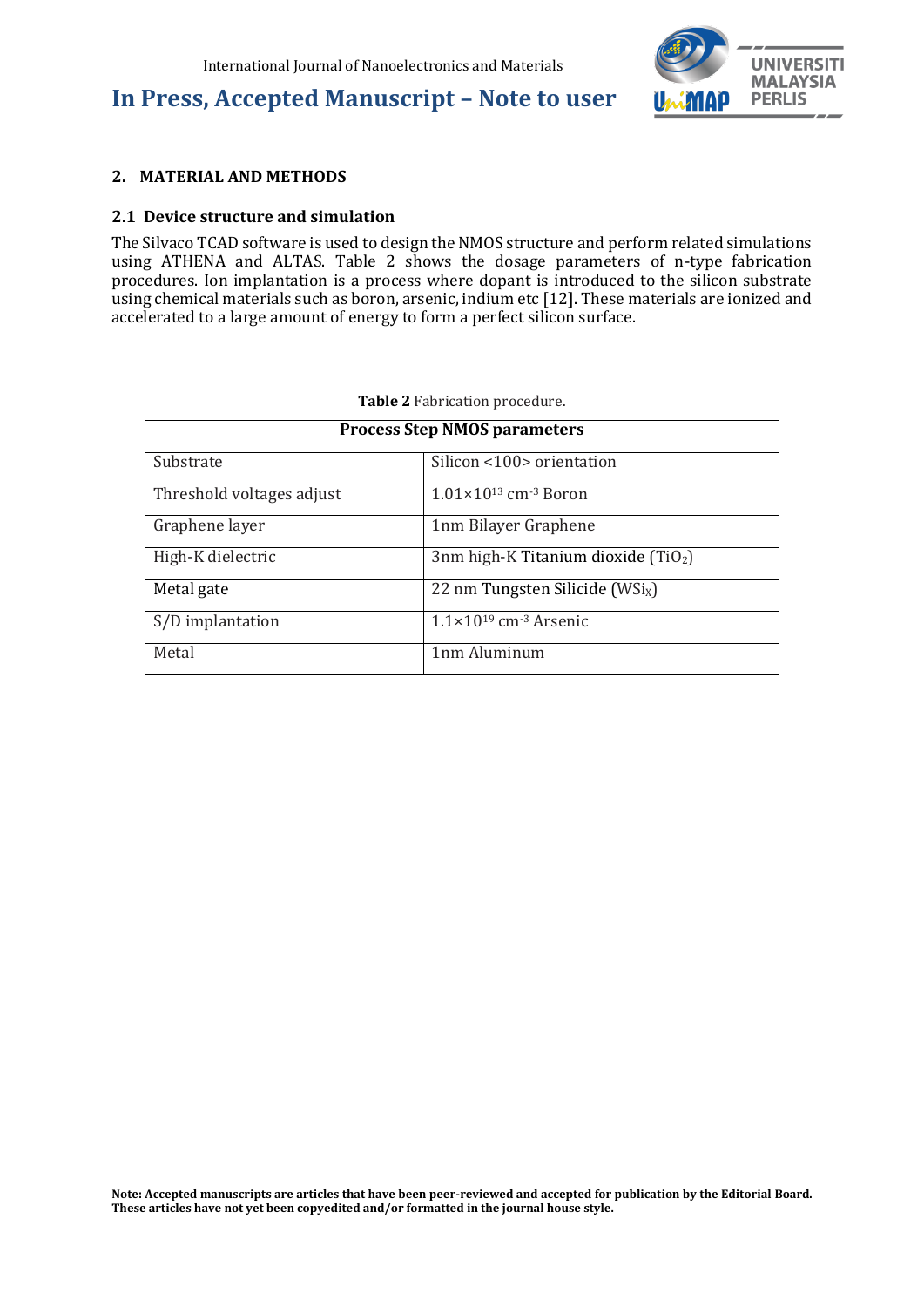



**Figure 1**. Cross-sectional views for fabrication process steps

The whole implantation process was tilted at various tilting angle to make sure that all sides of the device were implanted properly and hence boost the transistor performance. For threshold voltage adjustment, the implant concentration varies from 10<sup>12</sup> atom/cm<sup>-3</sup> to 10<sup>18</sup> atom/cm<sup>-3</sup> [14]. The threshold voltages adjustment of this device is  $1.01 \times 10^{13}$  cm<sup>-3</sup> Boron to obtain the desired threshold voltage (Vth).

### **2.2 Design and optimization**

To help design and optimize input process parameters consisting of two modules, ATHENA, and ATLAS, SILVACO Technology Computer Aided Design (TCAD) was used. For simulation processes in computer design, the module ATHENA is used. The ATLAS module, meanwhile, is used for system simulation and characterization. ATLAS has utilized a variety of physical and mathematical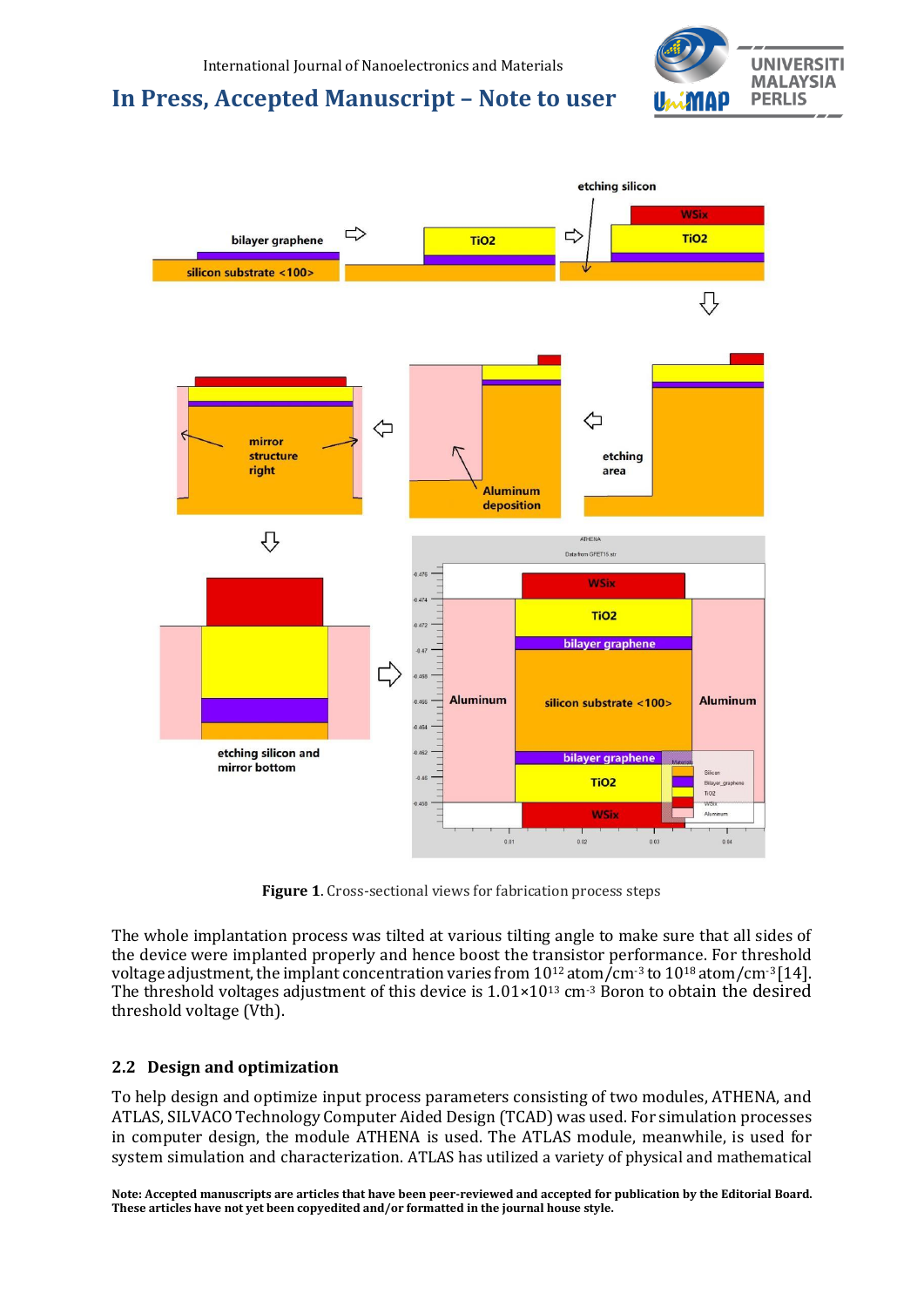

models to undertake analysis. The Shockley-Read Hall (SRH) model and the Lombardi model (CVT) are employed as physical models for the recombination mechanism and carrier mobility, respectively. Newton and GUMMEL in maximum of trap 4, models were utilized for numerical simulations.

The gate length is 22nm for that device with a high-k material. The replacement of SiO2 and poly silicon layers with high-K and metal gate materials, respectively, is one of the main problems of further down scaling to keep planar MOSFET devices on track [15]. TiO2 material device has the superior electrical characteristics over others [16]. TiO2 has a diverse range of industrial applications [17]. For this design, the high-K material, TiO2 was deposited at a thickness of 2 nm [18]. The compatibility of germanene materials based on semiconductor nanotechnology will make this material very attractive for device application purposes [19].

The development of a high dielectric combination of high permittivity gate high-K and metal gate can solve the problem of gate leakage current [20].Threshold voltage and the leakage current will be modulated by the transistor width, resulting in a significant narrow width effect. All these adverse effects will result in a reduction in threshold voltage then increased leakage current, especially on very small-scale devices [21].

### **3. RESULTS AND DISCUSSION**

The figure 2 illustrates the basic design of a NMOS transistor. It consists of four terminal devices, a gate, a source, a drain, and a substrate or body. The NMOS device is made up of a p-type silicon wafer with two n+regions, the source, and the drain, while the PMOS transistor is made up of an n-type silicon substrate with two p+regions, the source and the drain. A thin oxide layer separates the gate electrode, which is design doped by metal. A bilayer graphene was deposited doped after the silicon implantation into the device. The figure 1 also show the graphene implementation material in designing MOSFET using high-k metal-gate. The term high-k dielectric refers to a material with a high dielectric constant K as compared to silicon dioxide. The implementation of high-k gate dielectrics is one of several strategies developed to allow further miniaturization of microelectronic components, colloquially referred to as extending Moore's Law.

The shift to new transistor technology is arduous, and delivery time frames for nano-sheet FETs differ depending on the foundry. Samsung, for example, is producing a variety of technologies based on 7nm and 5nm FinFETs, with plans to debut 3nm nano sheets in 2022/2023. Meanwhile, IBS reports that Taiwan Semiconductor Manufacturing Company (TSMC) will grow FinFET to 3nm, but will transition to nanosheet FET at 2nm in 2024/2025. Intel and others are also working on nanosheets.

Throughout all generations of CMOS technology, silicon is the transistor channel material of choice up to 7nm nodes. TSMC's 5nm technology is the first advanced logic manufacturing approach to employ SiGe as the channel material in a p-type FinFET.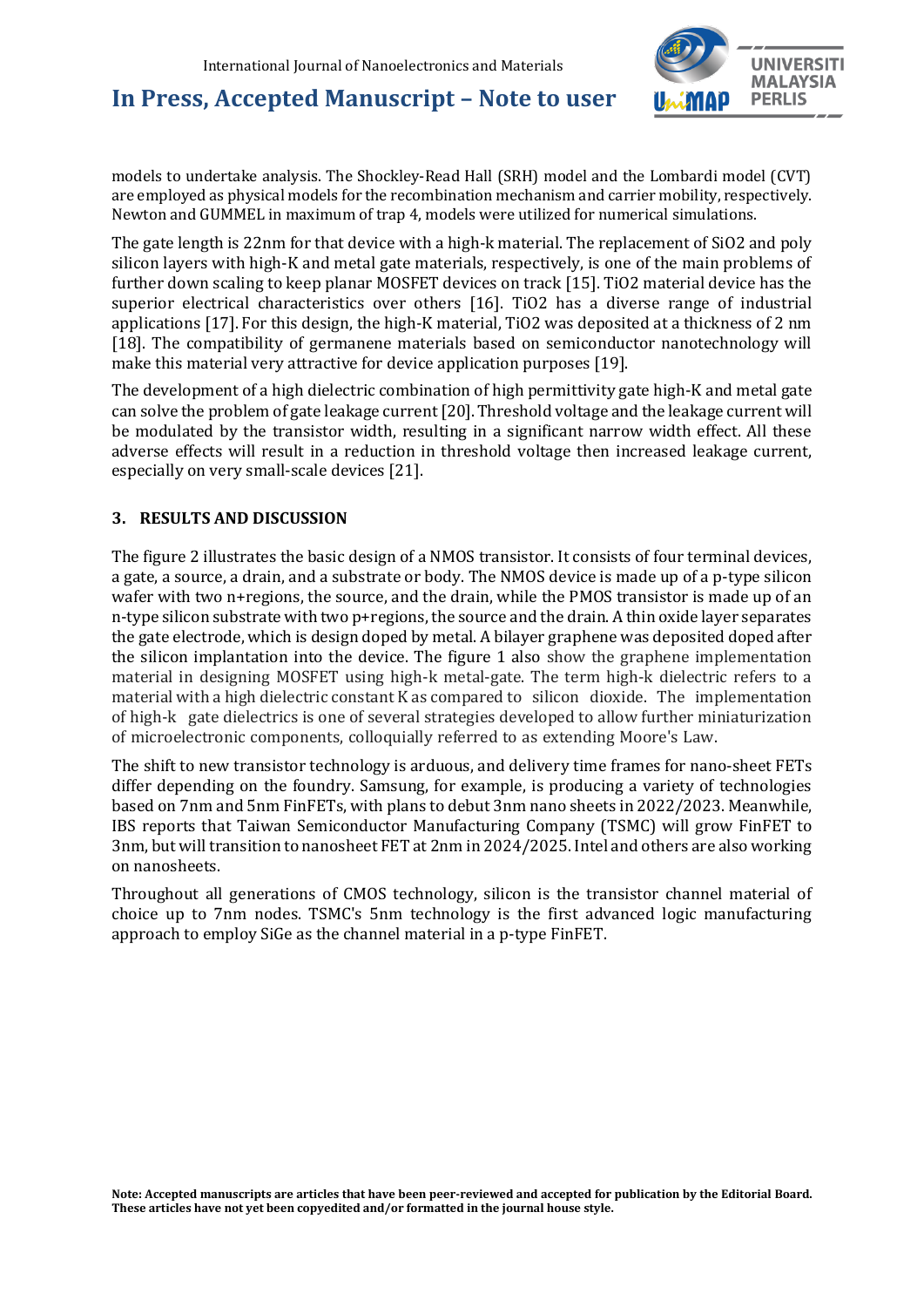



**Figure 2**. Cross section side-view of the 22nm length of n-channel Bi-GFET device

Silvaco TCAD tools' ATLAS module was used to perform electrical characterization of the 22nm n-channel Bi-GFET. The ATLAS script described the optical and electrical characteristics of bilayer graphene. The physical impacts of device structure are considered in the simulation process for this work. The entire project was performed at low temperatures, 300 K with a band gap of 0.55eV, permittivity of 2.4, electron mobility in an upper gate material, a radiative electron recombination rate, and holes with a time constant of 100 ns, and an effective field of Eeff = 0.4MV/cm2, whereas the electron and hole densities of the states were calculated using Equations (1) and (2) [22-23].

$$
Nc = \frac{8\pi m eKT}{h^2} \ln 1 + (e^{-((ec - ef)/kT))})
$$
\n(1)

$$
Nv = \frac{\text{8\,m}\text{eKT}}{h^2} \ln 1 + (e^{-((ef - ev)/kT)})
$$
\n(2)

The electron and hole masses of graphene have been set to me 0.06mo and mh 0.03mo, respectively, where mo is the free electron mass [24]. The coding material properties of bilayer graphene show below.

*#Material bilayer graphene definition material material=Bi-graphene=10000 mup=10000 material material=Bi-graphene permitivity=2.4 material material=Bi-graphene EG300=0.55 material material=Bi-grapheneEff=0.4M material material=Bi-grapheneindex.file=Bi-graphene.nk*

The design structure and doping profile was shown in Figure 3(a). That figure display about a contour, junctions, and electrodes for the design. It also shows the gate length measure perfectly 22nm. To produce the characteristic curve of  $I_{DS}$  versus  $V_{GS}$ , we have achieved by obtaining a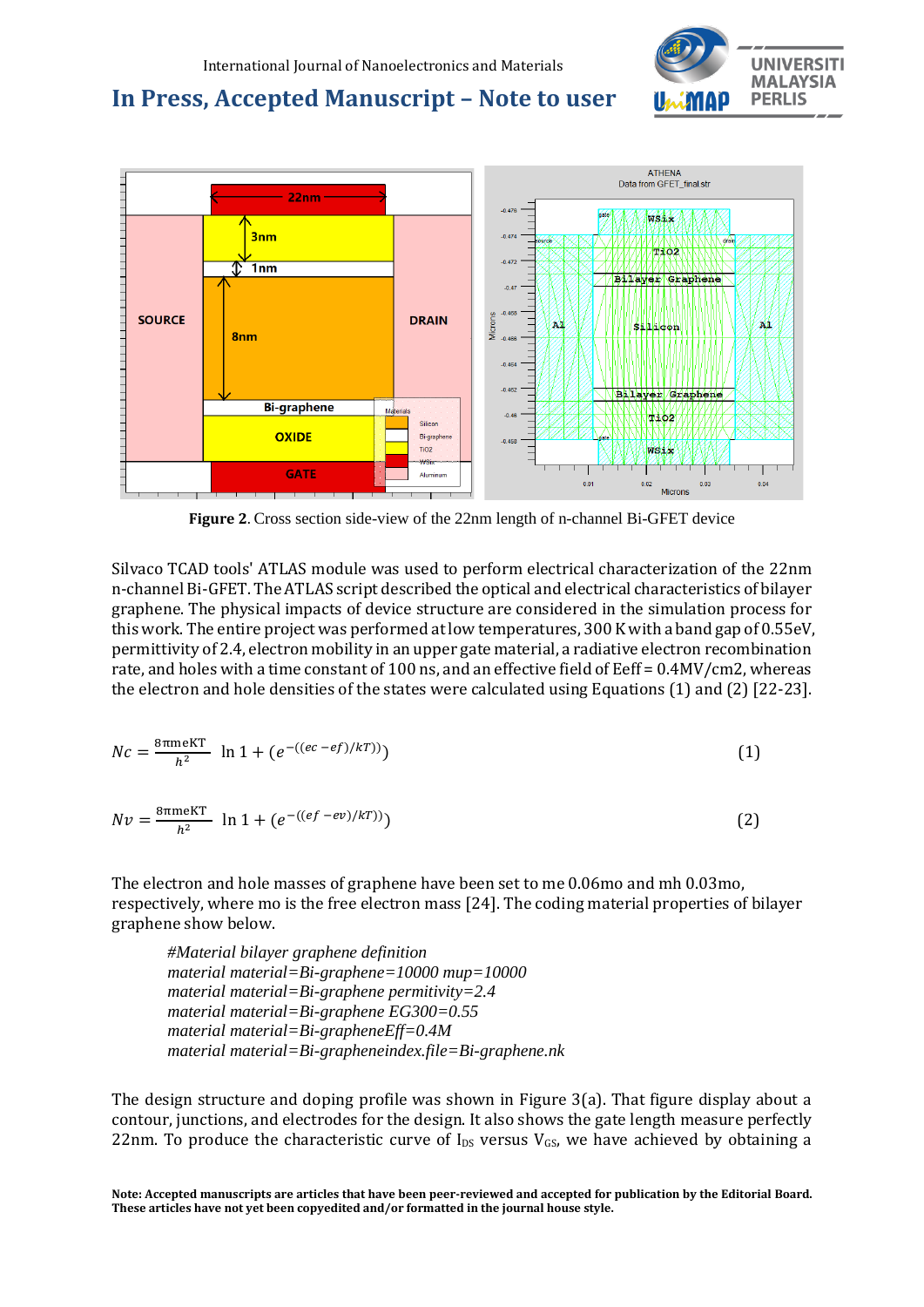

solution at each bias point and a solution at each phase point through the applied bias variable. For  $V_{GS}$  = 1.0V, a  $V_{DS}$  value is obtained. The output of this solution is stored in a log file. The log file is loaded for each drain bias, and the gate voltage is run in stages.  $V_{DD}$  drainage voltage is set at 0.5V while  $V_{GS}$  gate voltage is increased by 0.05V voltage step from 0V to 1V. Finally, an  $I_{DS}$ -V $_{GS}$ curve is coated with Tonyplot, as shown in Figure 3(b).



**Figure 3.** (a) Structure and doping profile



**Figure 3. (b) Tonyplot IDS-VGS**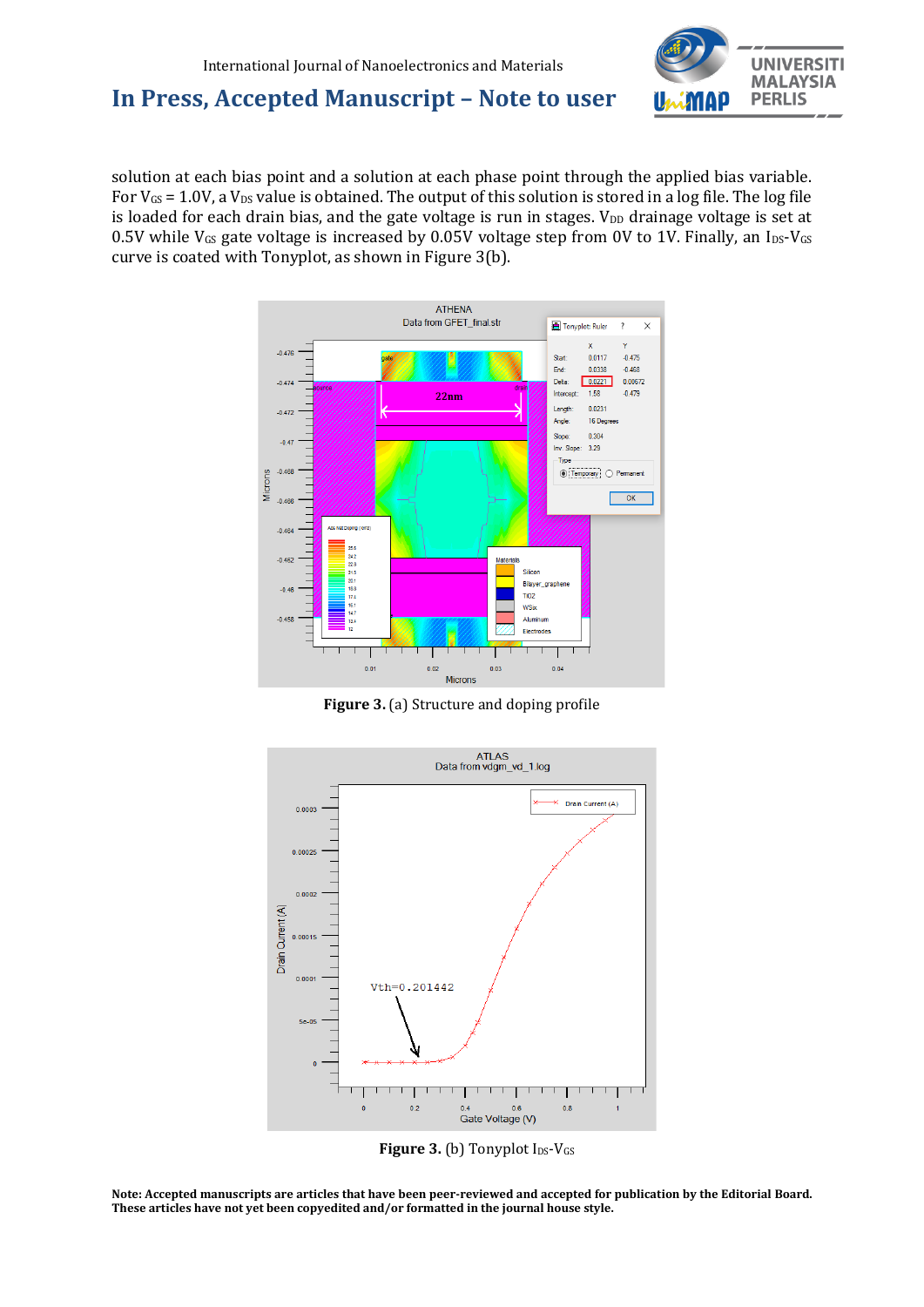

It is important to determine the threshold voltage,  $V_{TH}$  of the gate voltage value when the transistor begins "ON" and to investigate the ratio of  $I_{ON}/I_{OFF}$  on/off current. When the  $I_{DS}$  is the minimum value,  $V_{TH}$  is extracted, where the point explicitly moves as the inversion point from the hole conductor to the electron conductor. We may also decide if for  $V_{GS}$  trans conductivity is equal to zero. Thus, when  $V_{DD}$  is equal to  $0V$ ,  $V_{TH}$  is removed when the gate voltage rises from  $0V$  to  $1.0V$ with a voltage step of 0.05V. Conditional transistor current,  $I_{OFF}$  is the conduction current when the gate voltage to the source is zero  $V_{GS}$  = 0V. There are several factors that can affect  $I_{OFF}$  such as  $V<sub>TH</sub>$ , physical dimensions of doping channel, surface profile, drainage, source junction depth, oxide gate thickness and  $V_{DD}$ .



Figure 4. (a) Tonyplot  $I_{DS}$ -V<sub>DS</sub>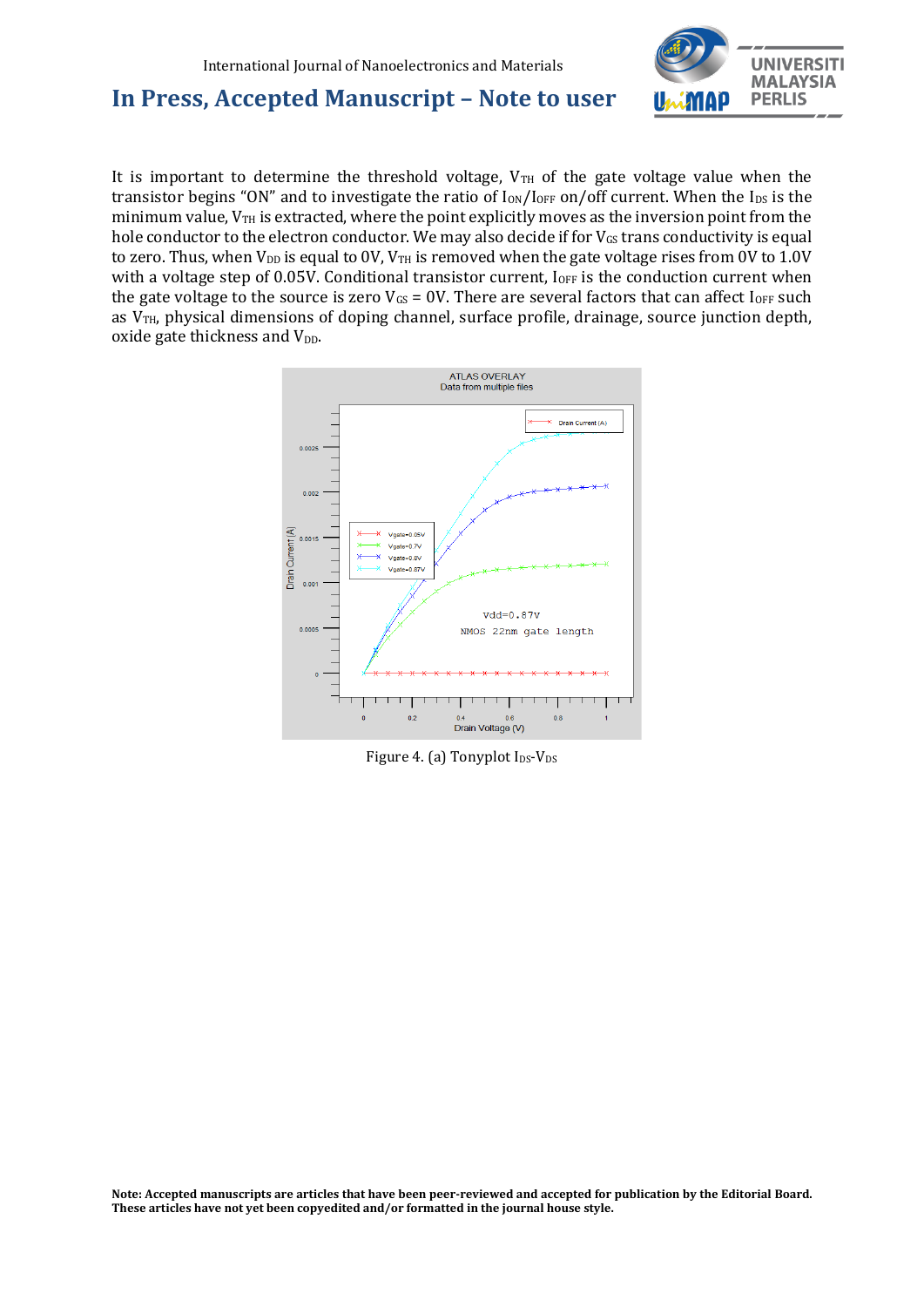



Figure 4. (b) The  $I_{ON}/I_{OFF}$  ratio

 $V_{TH}$  is 0.201V for  $V_{DD}$  = 0.87V. Figure 4(a) shows the graph of Tonyplot I<sub>DS</sub>-V<sub>DS</sub> simulation on the device. This DG MOSFET, the gate voltage are set within the range of 0.05 to 0.87V while the drain voltage is ramped by a voltage step of 0.05V from 0V to 1.0V. The ATLAS simulation characteristics given the value of drive current, leakage current and sub-threshold swing. All of this value got from extraction device parameters.

*#Find Vt method gummel newton solve init #Extract device parameters extract name="Ion" max(abs(i."drain")) extract name="SS" \1.0/slope(maxslope(curve(abs(v."gate"),log10(abs(i."drain"))))) extract name="Vth"(xintercept(maxslope(curve(abs(v."gate"),abs(i."drain")))) abs(ave(v."drain"))/2.0) extract name="Ioff" min(abs(i."drain"))*

Figure 4(b) shows the  $I_{ON}/I_{OFF}$  ratio it is also shown that the external dopant profile on the outside of the bi-graphene channel can achieve a higher ratio  $1.22 \times 10^5$ . The value of I<sub>OFF</sub> must below than 100nA/um and  $I_{ON}$  value must over 1469uA/um.

### **4. CONCLUSION**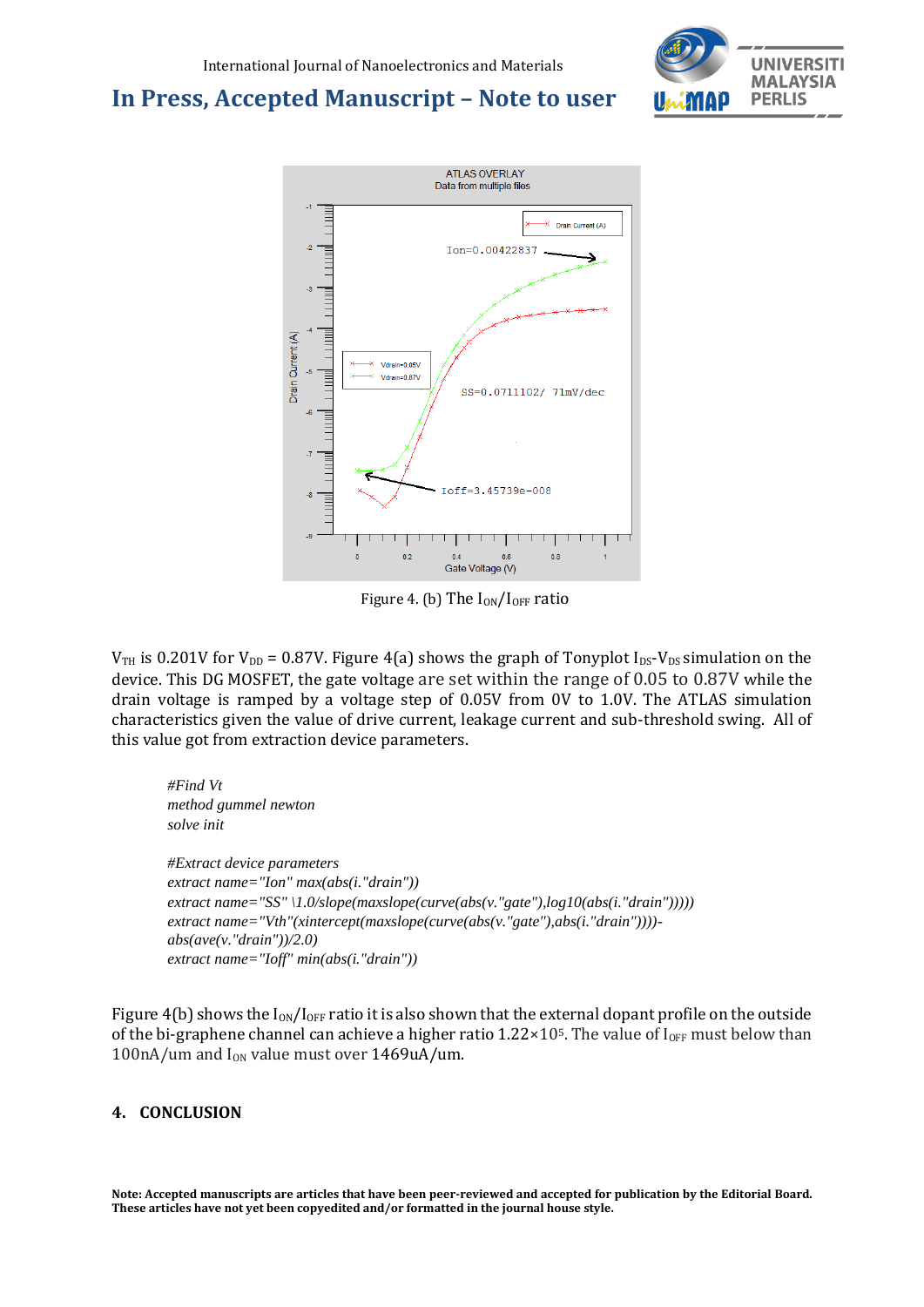

The use of simulation software such as Silvaco TCAD is very useful in obtaining basic information on the performance of double-gate devices before undergoing actual fabrication. The design of a double gate high-k metal gate with bilayer graphene transistor frame with a gate length of 22nm has been achieved. In this design, requirement nominal the best value of  $V_{TH}$  is 0.201V, drive current 4228uA/um, leakage current 34nA/um and sub-threshold swing 71mV/dec within ITRS 2012 required. The result of this writing describes the input process parameters for the minimum IOFF in the double gate MOSFET device. Modeling input process characteristics allows for the optimization of specific design outputs. [11]. For further analysis, the Taguchi technique is a dependable approach for obtaining optimal solutions in the fabrication of nanoscale MOSFETs.  $V<sub>TH</sub>$  is the primary response used to determine a device's level of functioning.

### **ACKNOWLEDGEMENTS**

The author wants to thank the Kementerian Pendidikan Malaysia and the Kementerian Pendidikan Tinggi Malaysia for the scholarships Skim Hadiah Latihan Persekutuan (SHLP) given during this study. Also, thanks to Politeknik Kuching Sarawak for the supportive spirit during this study and FKEKK of UTeM. The publication of this experiments is under FRGS grant no. FRGS/1/2020/FKEKK-CETRI/F00427.

### **REFERENCES**

- [1] S. Chopra and S. Subramaniam, "A Review on Challenges for MOSFET Scaling," *Int. J. Innov. Sci.Eng. Technol.,* **2**(4), (2015) pp. 1055–1057.
- [2] Yadav VK, Rana AK., "Impact of channel doping on DG-MOSFET parameters in nano regime-TCAD simulation," *International Journal of Computer Applications,* **37**, (2012) pp.36-41.
- [3] Geim AK, Novoselov KS., "The rise of graphene. Nat Materials," **6**, (2007) pp.183.
- [4] Klekachev, A. V., Nourbakhsh, A., Asselberghs, I., Stesmans, A. L., Heyns, M. M., & De Gendt, S., "Graphene transistors and photodetectors. Electrochemical Society Interface," *22*(1), (2013) pp.63-68.
- [5] Zhongcheng Zhu, Imran Murtaza, Hong Meng, and Wei Huang, "Thin film transistors based on two-dimensional graphene and graphene/semiconductor heterojunctions," *[RSC Adv.](https://doi.org/10.1039/2046-2069/2011)*, **7**, (2017) pp.17387-17397.
- [6] Shin Sakiyama, Takuya Komura, Hirotaka Iwashita, Naoki Mizutani, Katsuhiko Fujita, "Carrier Density and Mobility in n-Doped Poly (p-Phenylene Vinylene)," *EVERGREEN Joint Journal of Novel Carbon Resource Sciences & Green Asia Strategy*, **3**(01), (2016) pp.18-20.
- [7] A.H. Afifah Maheran, P.S. Menon, I. Ahmad, S. Shaari. Optimisation of Process Parameters for Lower Leakage Current in 22 nm n-type MOSFET Device using Taguchi Method. J. Teknol. **68**, (2014) pp.1-5.
- [8] A.H. Afifah Maheran, I. Ahmad, S. Shaari, H.A. Elgomati. 22nm NMOS device with lowest leakage current optimized using Taguchi Method. Commun. Circuits Educ. Technol. (2014) pp.170-173.
- [9] AH, A. M., Menon, P. S., Ahmad, I., Salehuddin, F., Zain, A. M., ZA, N. F., & Elgomati, H. A., "Control factors optimization on threshold voltage and leakage current in 22 nm NMOS transistor using Taguchi method," *Journal of Telecommunication, Electronic and Computer Engineering*, *9*(2-7), (2017) pp.137-141.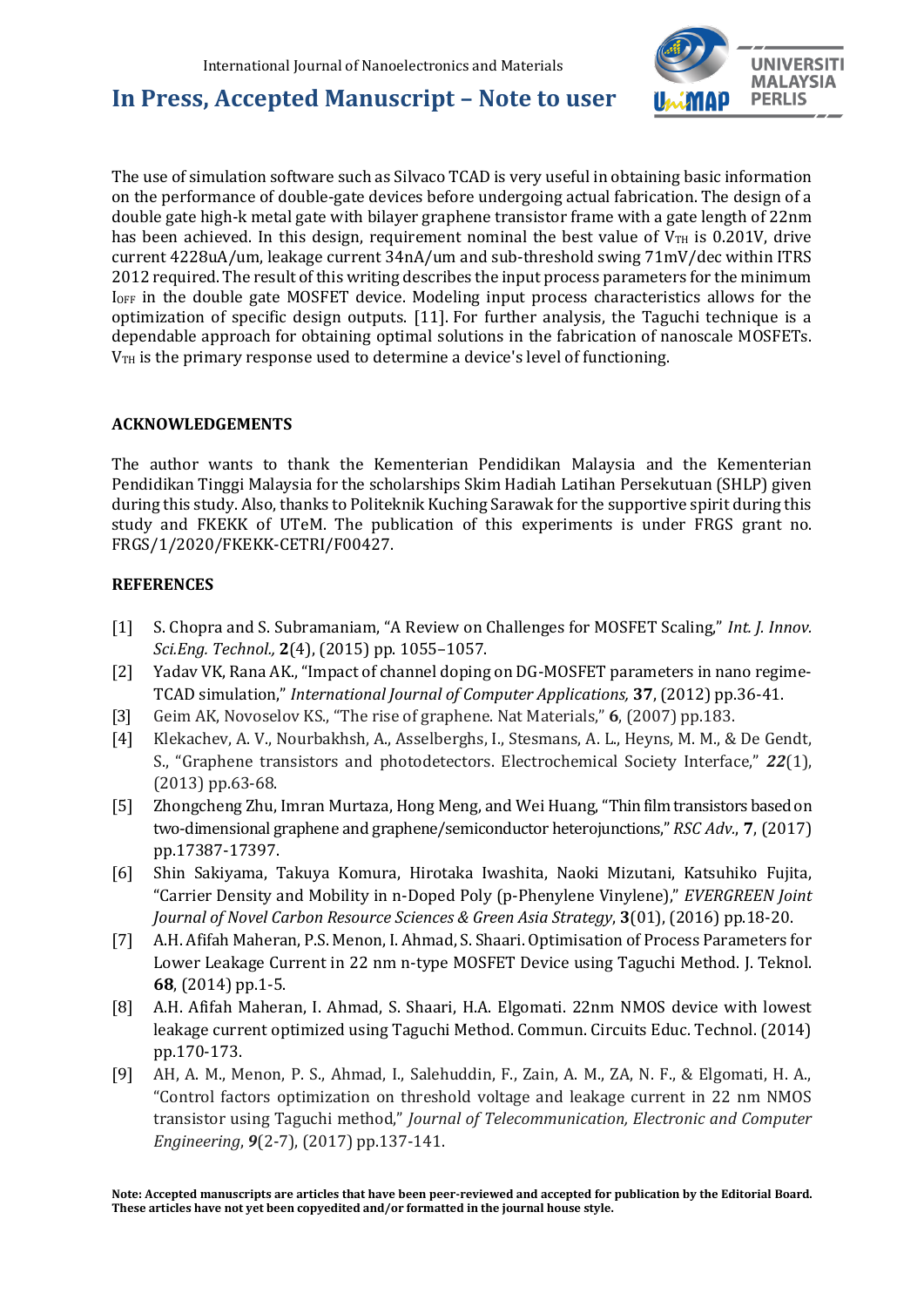

- [10] K.Roy, J. P. Kulkarni, and S. K. Gupta, "Device/circuit Interactions at 22 nm Technology Node," *In IEEE Design Automation Conference (DAC)*. (2009) pp.97–102.
- [11] Seung Kyum Kim, Reiji Hattori, "Study of Contact Resistance on Organic Thin-Film Transistor with Surface Treatments," *EVERGREEN Joint Journal of Novel Carbon Resource Sciences & Green Asia Strategy*,**02**(01), (2015) pp.1-5.
- [12] Xu, Q., Xu, G., Zhou, H., Zhu, H., Liang, Q., Liu, J., Li, J., Xiang, J., Xu, M., Zhong, J., Xu, W., Zhao, C., Chen, D., & Ye, T., "Ion-Implanted TiN Metal Gate with Dual Band-Edge Work Function and Excellent Reliability for Advanced CMOS Device Applications," *IEEE Transactions on Electron Devices*, **62**, (2015) pp.4199-4205.
- [13] A.H. Afifah Maheran, P.S. Menon, I. Ahmad, S. Shaari, "Effect of Halo structure variations on the threshold voltage of a 22nm gate length NMOS transistor", *Materials Science in Semiconductor Processing* **17**, (2014) pp.155-161.
- [14] R. B. Fair, "History of some early developments in ion-implantation technology leading to silicon transistor manufacturing," *Proc. IEEE*, **86**(1), (1998) pp. 111–137.
- [15] H. Wong and H. Iwai, "On the Scaling Issues and High-κ Replacement of Ultrathin Gate Dielectrics for Nanoscale MOS Transistors," *Microelectronic Engineering*. **83**,(2006) pp.1867–1904.
- [16] Kenji Taira, Hisahiro Einaga, "Distribution Ratio of Pt on Anatase and Rutile TiO2 Particles, Determined by X-ray Diffraction and Transmission Electron Microscopy Analysis of Pt/TiO2(P25)," *EVERGREEN Joint Journal of Novel Carbon Resource Sciences & Green Asia Strategy*, **5**(04), (2018) pp. 13-17.
- [17] Ameer F. Roslan , F. Salehuddin, A.S.M. Zain, K.E. Kaharudin, "*Proceedings of Mechanical Engineering Research Day 2019*," (2019) pp.150-151.
- [18] M K Bera and C K Maiti, "Electrical Properties of Sio2/Tio2 High-K Gate Dielectric Stack Materials Science in Semiconductor Processing," (2006) pp.909–917.
- [19] Md. Sazzadur Rahman, Takeshi Nakagawa, Seigi Mizuno, "Germanene: Experimental Study for Graphene Like Two-Dimensional Germanium," *EVERGREEN Joint Journal of Novel Carbon Resource Sciences & Green Asia Strategy*, **1**(02), (2014) pp.25-29.
- [20] N. Shashank, S. Basak, and R. K. Nahar, "Design and Simulation of Nano Scale High-K Based MOSFETs with Poly Silicon and Metal Gate Electrodes," *International Journal of Advancements in Technology*. **1,** (2010) pp. 252–261.
- [21] K. Roy SM, H. M. Meimand, "Leakage current mechanisms and leakage reduction techniques in deep-submicrometer CMOS circuits," *Proceedings of the IEEE.* **91**, (2003) pp. 305-27.
- [22] A H Afifah Maheran, E N Firhat, F Salehuddin, A S Mohd Zain, I Ahmad, Z A Noor Faizah, P S Menon, H A Elgomati and Ameer F Roslan. Minimum leakage current optimization on 22 nm SOI NMOS device with HfO2/WSix/Graphene gate structure using Taguchi method. J. Phys.: Conf. Ser. **1502** (2020) 012047
- [23] F. Salehuddin et al. Optimization of process parameter variation in 45nm p-channel MOSFET using L18 orthogonal array. 10th IEEE International Conference on Semiconductor Electronics. (2012) pp. 219-223.
- [24] M. N. I. A. Aziz *et al*. Analyze of threshold voltage in SOI PMOSFET device using Taguchi method. *IEEE International Conference on Semiconductor Electronics.* (2016) pp. 97-100.